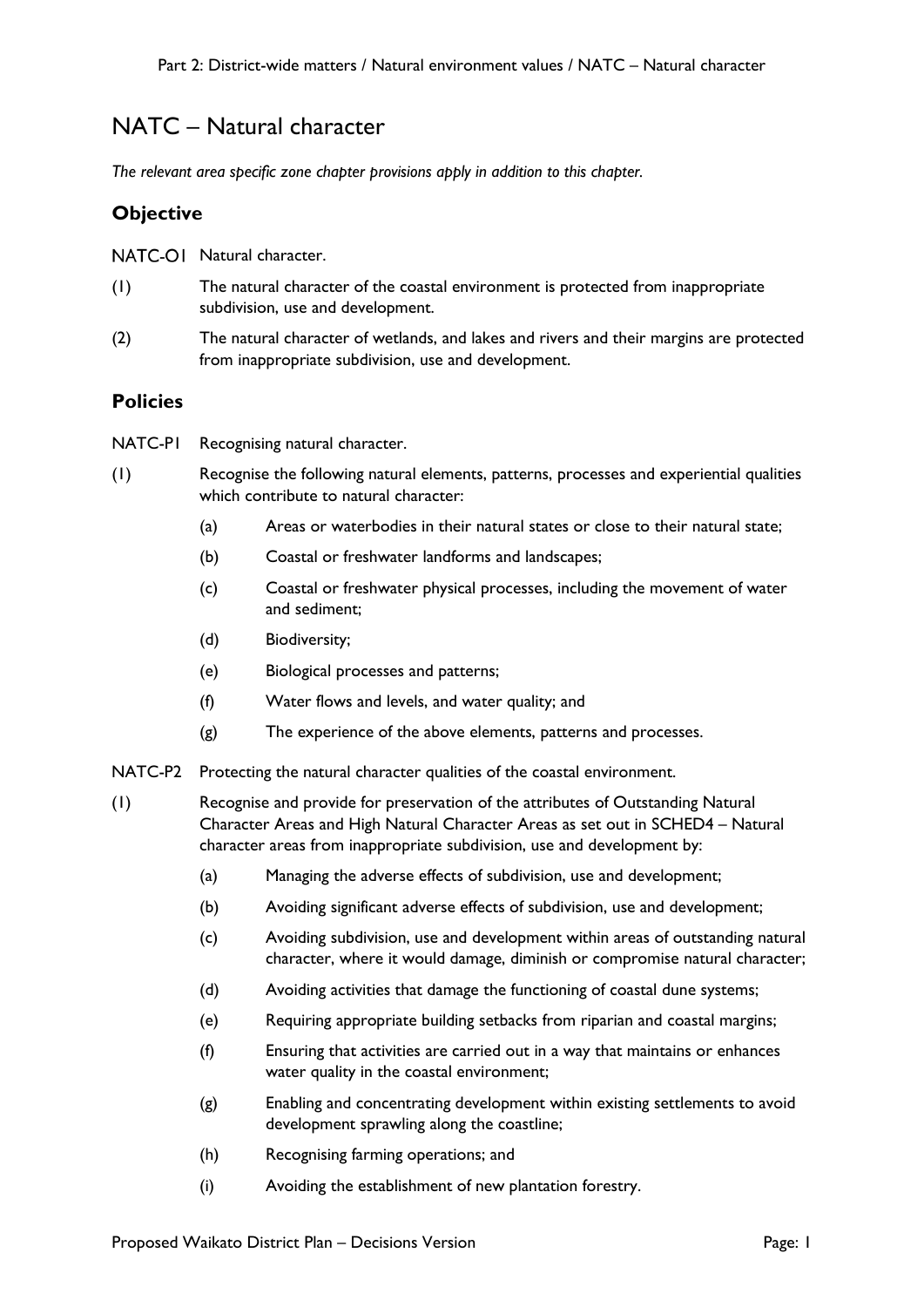NATC-P3 Protecting the natural character of wetlands, and lakes and rivers and their margins.

- (1) Protect the natural character qualities of wetlands, and lakes and rivers and their margins from inappropriate subdivision, use and development by:
	- (a) Ensuring that location, intensity, scale and form of subdivision, use and development are appropriate;
	- (b) Minimising, to the extent practicable, indigenous vegetation clearance and earthworks disturbance;
	- (c) Encouraging any new activities to consolidate within, and around, existing developments or, where the natural character and landscape values have already been compromised, to avoid development sprawling; and
	- (d) Requiring appropriate setbacks of activities from wetlands, lakes and rivers.

#### **Rules**

*Land use – activities*

| <b>NATC-RI</b> | Earthworks - within a High Natural Character Area or Outstanding Natural<br>Character Area |                                                                                                                                                                                                                                                                                                                                                                                                                                                                                                                                                  |  |
|----------------|--------------------------------------------------------------------------------------------|--------------------------------------------------------------------------------------------------------------------------------------------------------------------------------------------------------------------------------------------------------------------------------------------------------------------------------------------------------------------------------------------------------------------------------------------------------------------------------------------------------------------------------------------------|--|
| All zones      | (I) Activity status: PER<br><b>Where:</b>                                                  | (2) Activity status where<br>compliance not achieved: RDIS                                                                                                                                                                                                                                                                                                                                                                                                                                                                                       |  |
|                | (a) Earthworks for the maintenance<br>of existing tracks, fences or                        | <b>Council's discretion is restricted</b><br>to the following matters:                                                                                                                                                                                                                                                                                                                                                                                                                                                                           |  |
|                | drains within a High Natural<br>Character Area or Outstanding<br>Natural Character Area.   | (a) For areas within the coastal<br>environment, whether avoidance<br>of adverse effects from<br>earthworks on the attributes of<br>the identified landscape or<br>natural character is achieved in<br>the first instance, and if<br>avoidance is not achievable,<br>remedied or otherwise<br>mitigated; and<br>(b) For areas outside the coastal<br>environment, the extent to<br>which adverse effects from<br>earthworks on the attributes of<br>the identified landscape or<br>natural character area are<br>avoided, remedied or mitigated. |  |
| <b>NATC-R2</b> | Earthworks - within a High Natural Character Area or Outstanding Natural<br>Character Area |                                                                                                                                                                                                                                                                                                                                                                                                                                                                                                                                                  |  |
| All zones      | (I) Activity status: PER<br><b>Where:</b>                                                  | (2) Activity status where<br>compliance not achieved: RDIS                                                                                                                                                                                                                                                                                                                                                                                                                                                                                       |  |
|                | (a) Earthworks that meet all of the<br>following standards:                                | <b>Council's discretion is restricted</b><br>to the following matters:                                                                                                                                                                                                                                                                                                                                                                                                                                                                           |  |
|                | (i) Earthworks are completed<br>within a 12 month period                                   | (a) For areas within the coastal<br>environment, whether avoidance<br>of adverse effects from<br>earthworks on the attributes of                                                                                                                                                                                                                                                                                                                                                                                                                 |  |